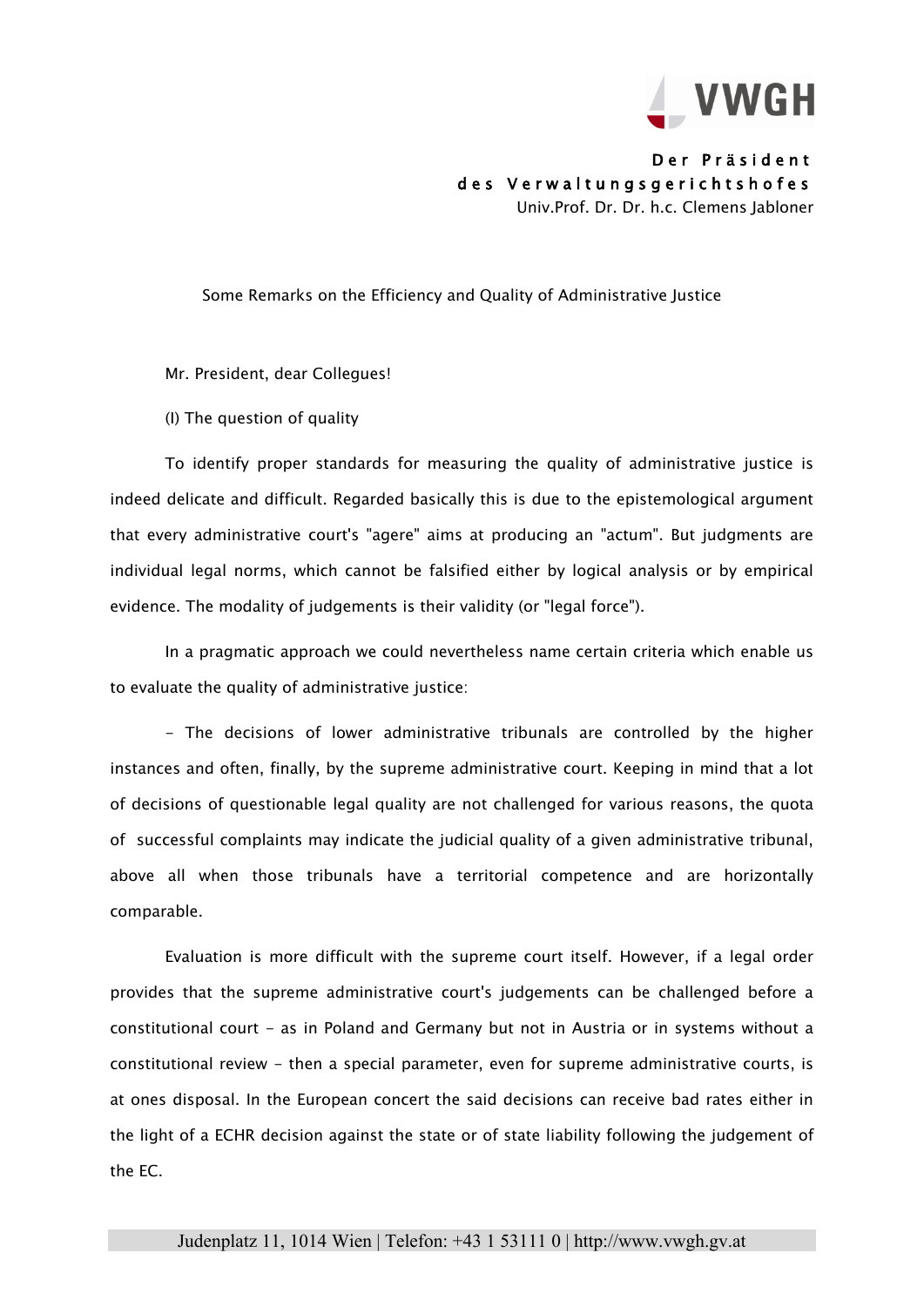In the very spectacular "Köbler-case" case from 2003 the Administrative Court provoked the judgement of the EC that state liability for infringements of the Unions law comprises also sentences of national supreme courts, when the court has manifestly infringed the applicable law (which was not the case). In this case the Administrative court failed to submit a question concerning the relevance of periods in which a university professor did not served in Austria. In the following procedure for state liability the civil court requested a preliminary ruling by the European Court.

- Another criterion is the acceptance of a decision - or a sample of decisions - by the parties of the procedure. While the winning party will accept the decision very easily, the party which has lost the game - or the tribunal whose decision has been quashed or reshaped - is harder to convince. If a court succeeds in giving its reasons in a way understandable even for laymen and if the defeated party is civilised enough to overcome its frustration then acceptance is possible, even in this direction. The administrative authorities whose decisions are at stake usually do react less emotionally. In a system of cassation - as in Austria - the authorities are bound to follow the legal opinion of the (supreme) administrative court. In their willingness to do so we might see  $a - q$ uite problematic  $$ criterion.

- Especially with regard to the supreme administrative court the reaction of the specialised legal science is of importance. We regard it as its task not to describe the judiciary or to give predictions - we do not take a "realistic" view - but to criticize the judiciary in legal, not in political terms. It is obvious that the judges, even of a supreme administrative court, are embedded in an established legal culture. This aims at the "professional honour" of judges who - as with everyone - are desirous of approval, if not for themselves so for their court.

## (II) Quality, independence and time

The value of an administrative jurisdiction is based on three pillars: The maximal independence of the judges (and the courts), the legal quality of their decisions and an output in a "reasonable time". According to the experience of a president the factor "time" is the most sensible. While the Austrian Administrative Court is never criticised for the quality

2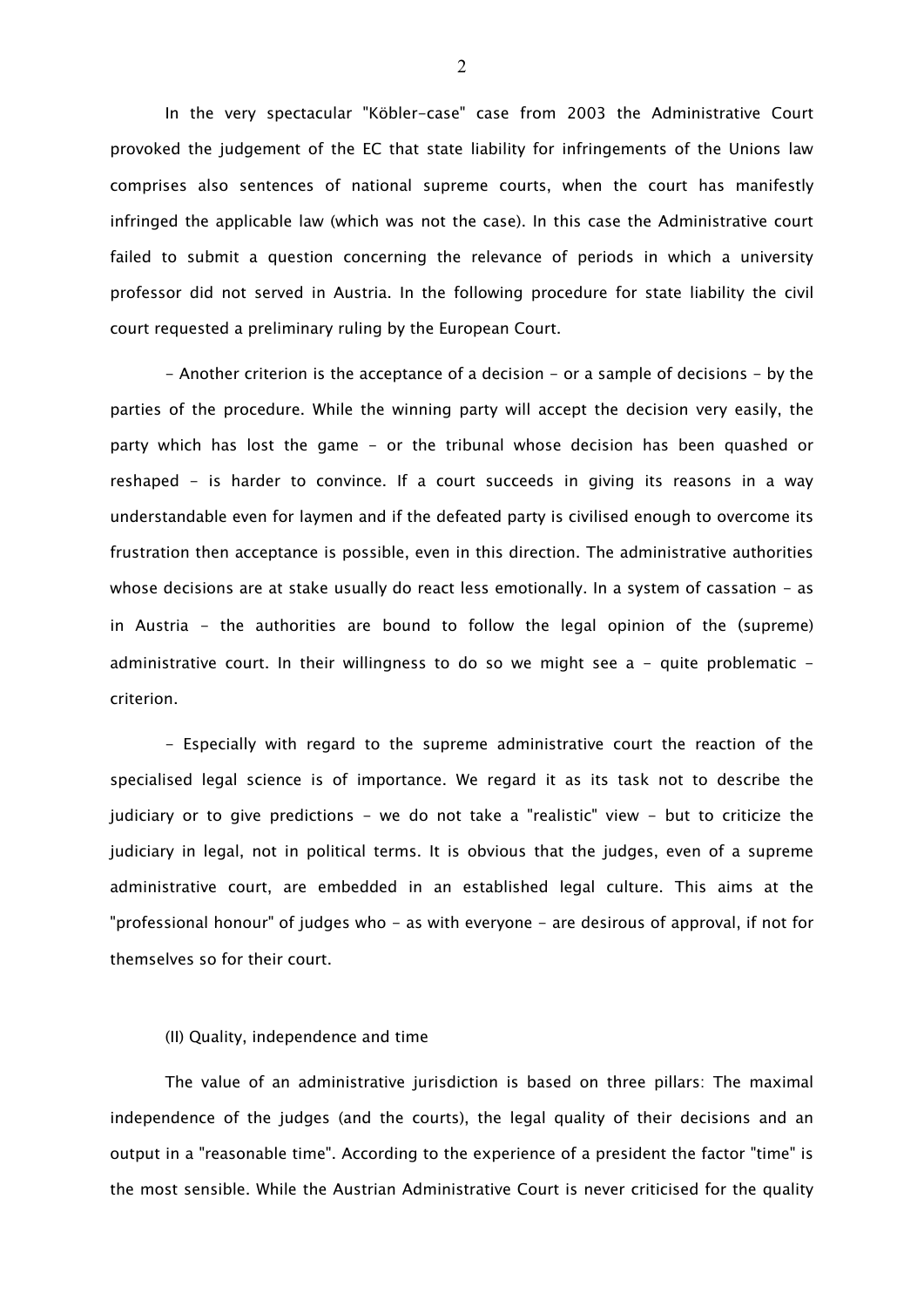of its judgements on a general basis and politicians do not dare to exercise influence on the courts, there is a certain criticism regarding the "reasonable time". It may be justified when this comes from the parties involved in the procedure. When this comes from politicians they are sometimes in fact aiming at a jurisdiction they do not approve of, for instance the level of control in asylum cases, but by way of substitution they criticise the court for its lack of speed.

The tension between quality and time is softened by various procedural instruments such as narrowing the access to the supreme administrative court to enable its concentration on difficult and important cases, the possibility to decide cases in smaller panels, the empowerment to decide cases "prima vista" without going into the files of the forgoing procedure etc. Also all forms of preliminary legal protection belong to this chapter. But the Austrian system does not take into account "speeding up" of procedures at the applicant's request. To evaluate the temporal ranking and urgency of the case falls in the independent sphere of the judge himself. Nevertheless the parties of the proceedings are not hindered in bringing up circumstances which call for an urgent judgement eg age of the applicant, connection to other lawsuits, economic effects and so on. The administrative authority might be interested in a quick judgement when a model case in taxation law is at stake etc. Well founded wishes are normally successful.

But all these formal and informal precautions cannot prevent weak points in the court. In my opinion and with good reasons a court is never able to perform as efficient as an administrative body. One main reason is the principle of the equal treatment of judges. Notwithstanding some exceptions it is impossible to appoint more and more difficult cases to a more expeditious judge and the less to another. Furthermore the in Austria utmost important constitutional principles of a fixed distribution of cases in advance and the prohibition to remove a case from a judge do not allow for "queuing up and taking the next free cash desk".

Only when an administrative tribunal of first instance does not act within a certain time the Supreme Administrative Court can, at the request of the applicant, impose a time limit for reaching a decision. Disciplinary measures against a tardy judge remain as the last resort.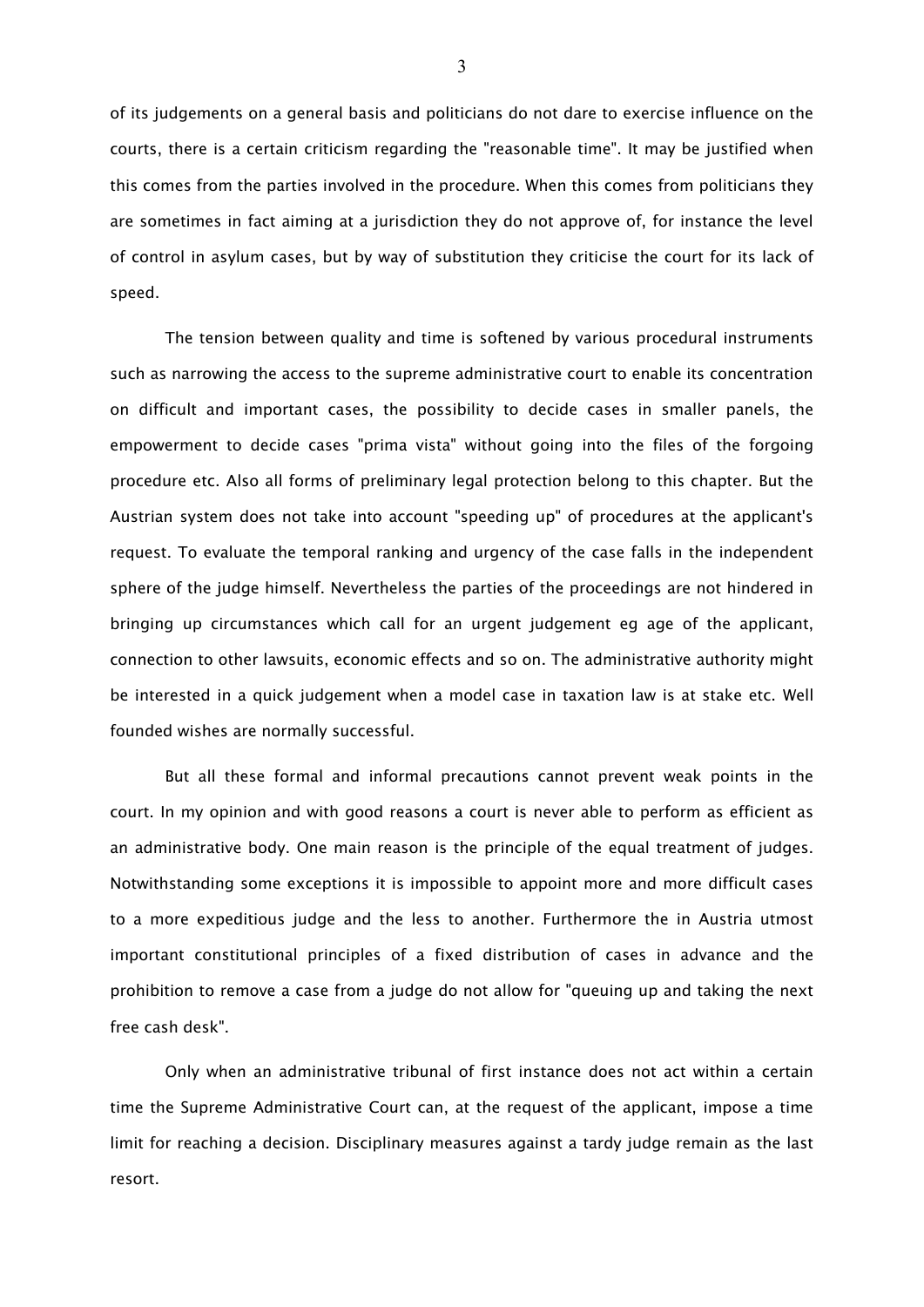(III) The Janus head of the European legal sources

Art. 6 of the European convention had and still has an utmost strong impact on the national systems of administrative jurisdiction. Art. 47 of the EU Charta enlarged the scope of Art. 6.

The emphasis on and the steady deepening of fundamental procedural rules has a positive and refreshing effect above all for systems, which are less oriented on the "rule of law" but on the concept of the "Rechtsstaat". The last principle is not primarily aimed at the perfection of the judicial control. Its main purpose is rather to secure the administrative function as a legal one meaning the strict commitment to the (democratically enacted) law and observing formal rules of procedure. That in Austria there is still something to make up for, is to be seen in the fact that the long awaited reform of the system will not be in force before 2014, when it will then be introducing administrative tribunals of a first instance with full cognition.

Notwithstanding this progress we should not look away from the fact that the procedural guarantees have a "blind spot" too. The emphasis on the formal skeleton can overshadow the material quality of the jurisdiction. There is no reason to be astonished at this because a fundamental right for a "right decision" is impossible for obvious reasons. Imaginable is at most - we introduce this for a heuristic purpose - a fundamental right for a "good justice", for a "quality judgement".

The different national systems of jurisdiction have a long tradition, they all pursue more or less the idea of a "quality jurisdiction". In Austria for instance, as certainly in all countries, the appropriate instruments to achieve this goal are inter alia the appointment of judges, their education, the fact that they have to be graduates in law, the installation of specialized jurisdictions, the vertical structure of instances, supreme courts etc. Let us - for a short moment and this would be inexcusable - imagine a jurisdiction which is appropriate to Art. 6 but not more: Tribunals on the level of municipalities, their members elected by the communities, not necessarily people with any (legal) experience - but independent and appointed for a period long enough, oral hearings on the market place, appellations only in the cases where the European Convention demands it. Well, all that is nonsensical but it

4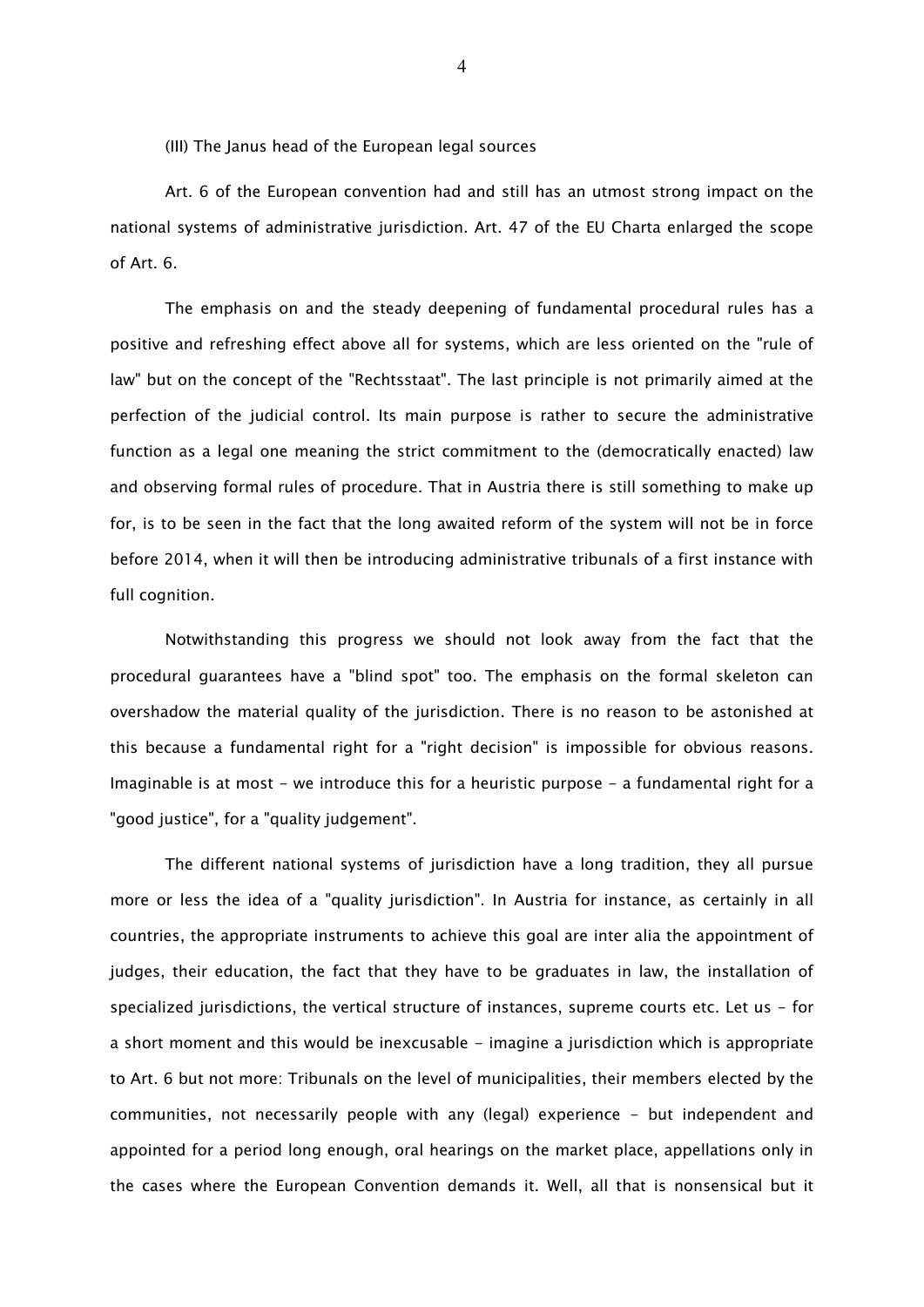expresses a fear. "Quality jurisdiction" is expensive and in times of austerity packages parliament may attempted to pay attention to minimum, making more quality very expensive. In extremis this could lead to private arbitration instead of public courts.

(IV) Preliminary decisions and traditional structures

There can be no doubts of the necessity, quality and effectiveness of the preliminary procedure before the EC. It is certainly the royal way to guarantee a fast implementation of the union's law. But we have to accept that this procedure does not favor the orthodox vertical and horizontal structures of domestic jurisdictions. President Skouris convinced us once that all the important decisions of the EC have been the consequence of initiatives by tribunals of first instance and that Europe would be essentially poorer without these  $judgements.1$  But this evolution obviously weakens the position of the supreme courts and if we estimate them as the guardians of quality, some kind of tension is unavoidable.

In addition the application of European law cannot be divided between specialised branches of the jurisdiction. Prominent victims of this development are the constitutional courts: Their interpretation of those national fundamental rights which are overshadowed by charta rights is suffering a loss of importance. The same is true for their competence to declare a general law for unconstitutional.

But perhaps we should take leave of distinct competences and instances - not necessarily a disadvantage. We are reminded on Tocqueville's ironic description of the English judiciary of his time: Because after having criticised some unclear legal sources and competences, he tells us the following:

" ...Yet there does not exist a country in which, even in Blackstone's time, the great ends of justice were more fully attained than in England; not one where every man, of whatever rank, and whether his suit was against a private individual or the sovereign, was more certain of

<u>.</u>

<sup>1</sup> Stellung und Bedeutung des Vorabentscheidungsverfahrens im europäischen Rechtsschutzsystem, Europäische Grundrechtezeitschrift 2008, 343, p. 348.